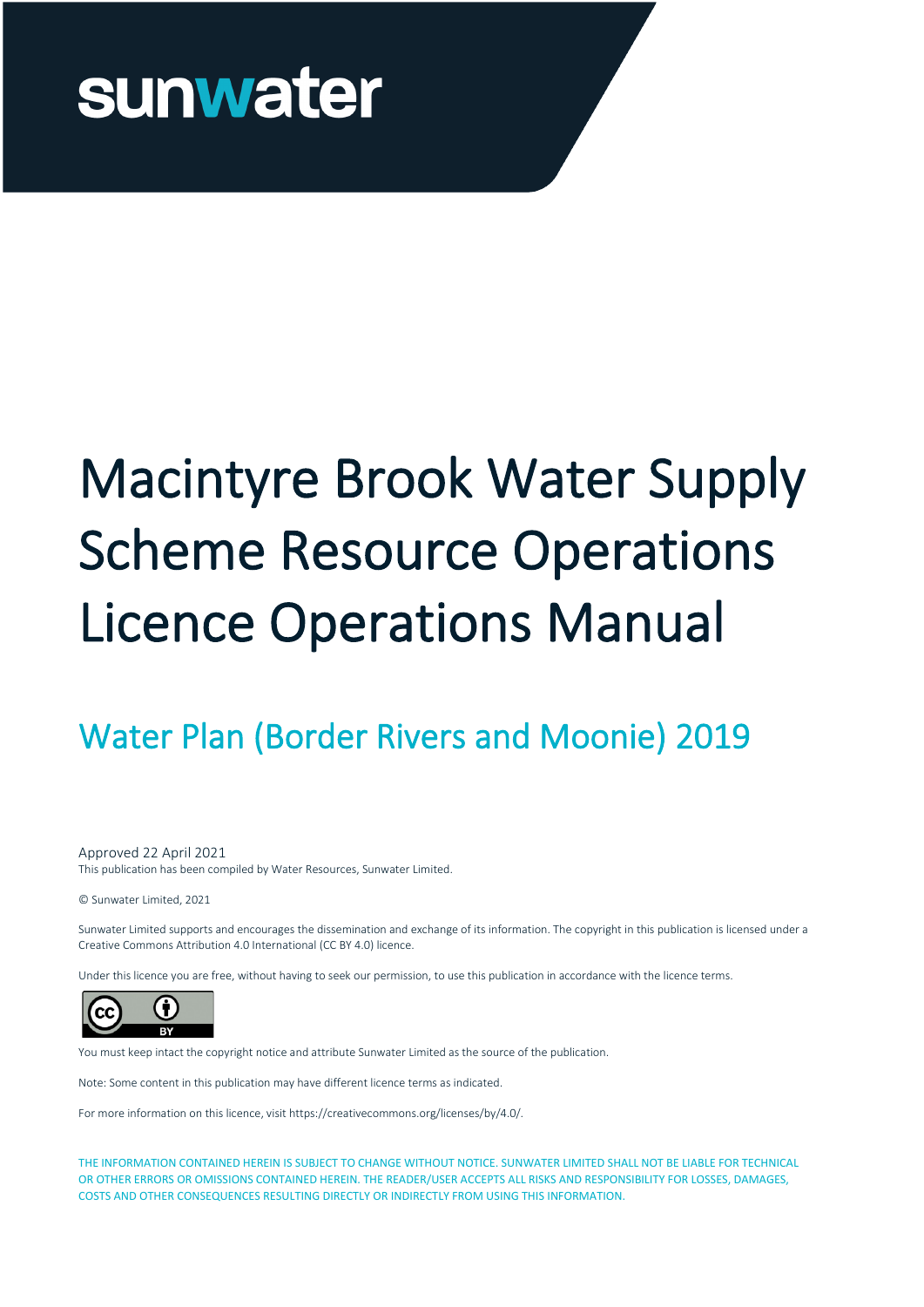## Statement of changes made to this manual

| <b>Version</b> | Version Date     | <b>Statement of changes</b>                                                                                                                                                                                                                                                                             | Approved by                                                                                                                         |
|----------------|------------------|---------------------------------------------------------------------------------------------------------------------------------------------------------------------------------------------------------------------------------------------------------------------------------------------------------|-------------------------------------------------------------------------------------------------------------------------------------|
| $V1-0$         | February<br>2019 | Initial document created and approved by<br>Department of Natural Resource, Mines and<br>Energy                                                                                                                                                                                                         | David Wiskar – Executive Director,<br>Water Policy.<br>Department of Natural Resources,<br>Mines and Energy on 22 February<br>2019  |
| $V2-0$         | April 2021       | Amendments to reflect new storage curve<br>arising from Coolmunda Dam resurvey in 2019.<br>Action triggers levels linked to new storage<br>(a)<br>curve<br>Simplification of definition for total<br>(b)<br>conceptual storage volume<br>Event triggers set for adoption of new<br>(c)<br>storage curve | Ian Gordon - Director, Divisional<br>Support.<br>Department of Regional<br>Development, Manufacturing and<br>Water on 22 April 2021 |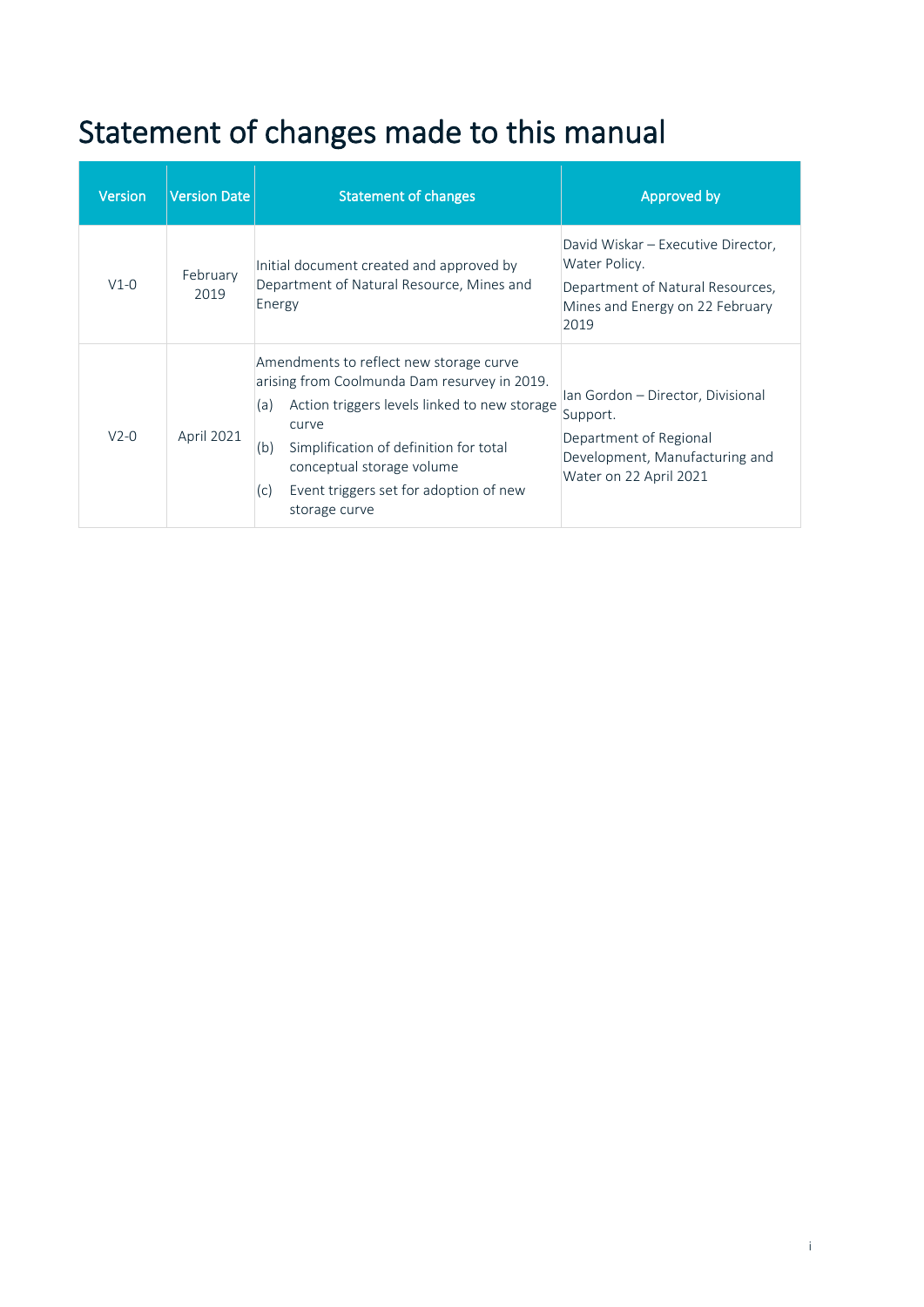### Contents

| $\mathbf{1}$   | Short title 1 |  |  |
|----------------|---------------|--|--|
| 2              |               |  |  |
| 3              |               |  |  |
|                |               |  |  |
| $\overline{4}$ |               |  |  |
| 5              |               |  |  |
| 6              |               |  |  |
|                |               |  |  |
| $\overline{7}$ |               |  |  |
| Part 1         |               |  |  |
| 8              |               |  |  |
| 9              |               |  |  |
| 10             |               |  |  |
| Part 2         |               |  |  |
| 11             |               |  |  |
| 12             |               |  |  |
| 13             |               |  |  |
| 14             |               |  |  |
| 15             |               |  |  |
| Part 3         |               |  |  |
| 16             |               |  |  |
| 17             |               |  |  |
| 18             |               |  |  |
| 19             |               |  |  |
| 20             |               |  |  |
|                |               |  |  |
| 21             |               |  |  |
| 22             |               |  |  |
|                |               |  |  |
|                | Attachment 2  |  |  |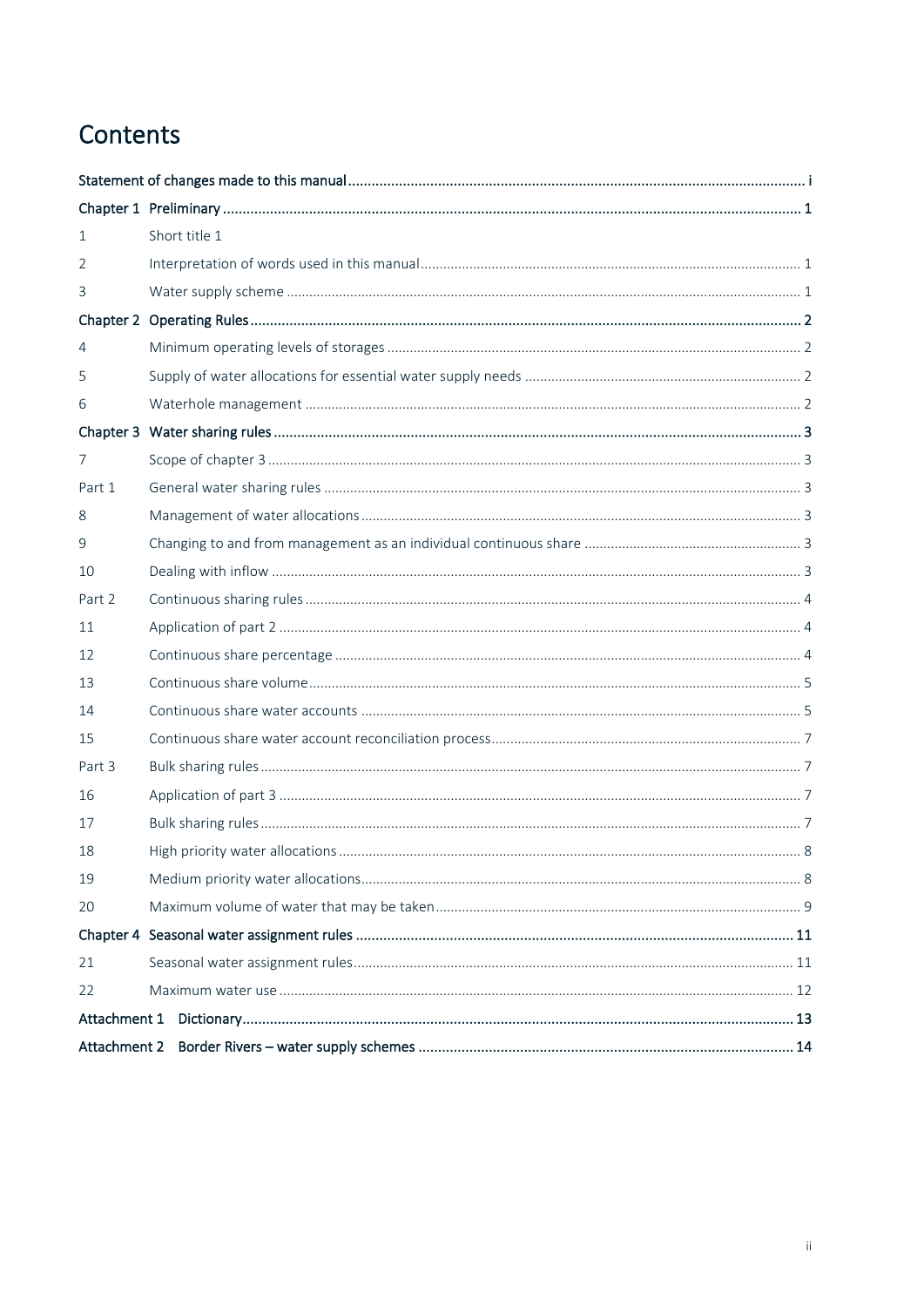### Chapter 1 Preliminary

#### 1 Short title

- (1) This operations manual may be cited as the Macintyre Brook Water Supply Scheme Resource Operations Licence Operations Manual.
- (2) Reference in this document to 'this manual' means the Macintyre Brook Water Supply Scheme Operations Manual for the Resource Operations Licence.

#### 2 Interpretation of words used in this manual

- (1) The dictionary in attachment 1 defines particular words used in this manual.
- (2) References to licence holder in this manual are taken to mean the resource operations licence holder for the Macintyre Brook Water Supply Scheme.

#### 3 Water supply scheme

The extent of the Macintyre Brook Water Supply Scheme is within the Border Rivers catchment and shown on the map in attachment 2.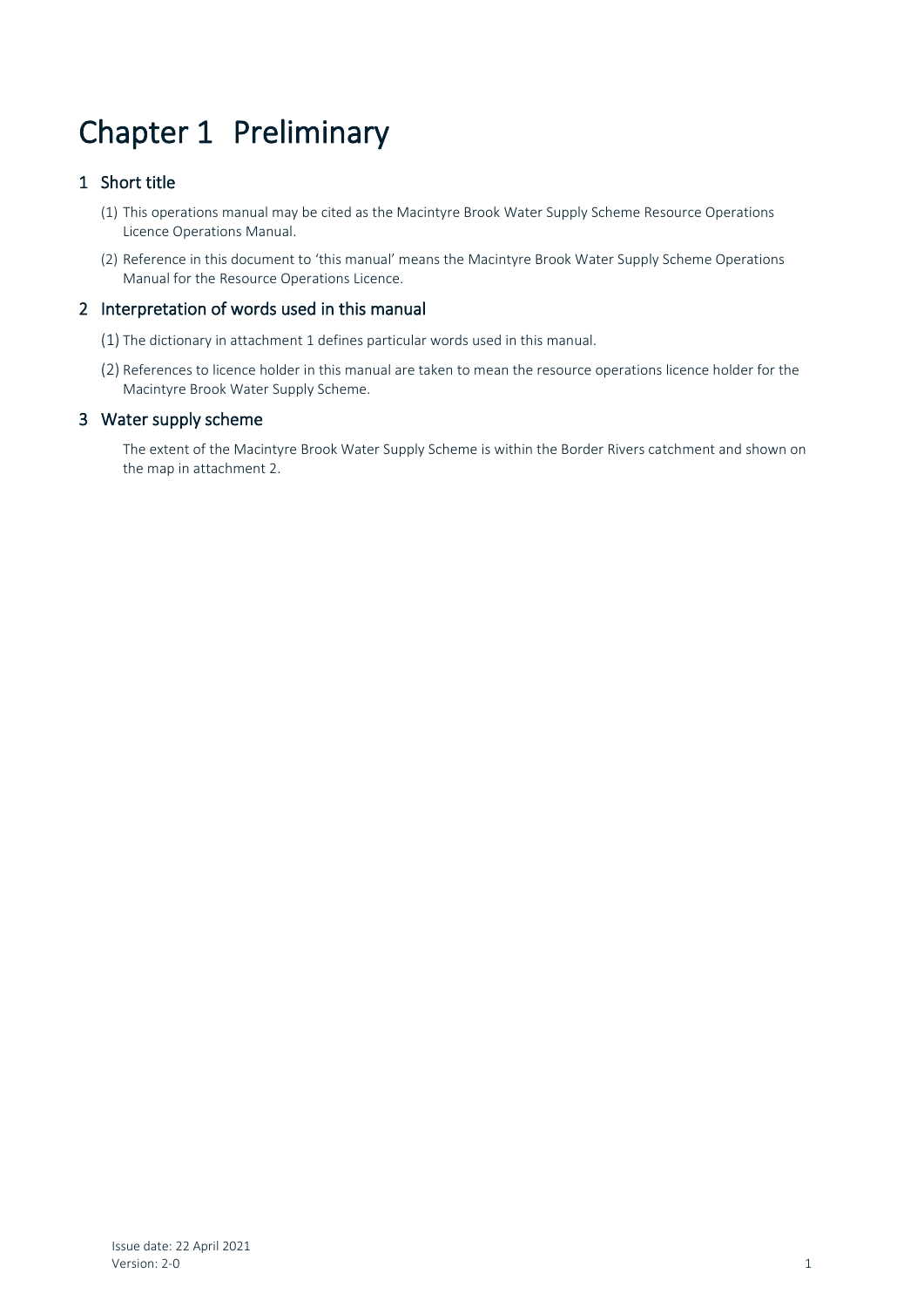### Chapter 2 Operating Rules

#### 4 Minimum operating levels of storages

- (1) The minimum operating level for storages within the Macintyre Brook Water Supply Scheme are specified in table 1.
- (2) Except where provided for under section 5, the licence holder must not release or supply water from storage where the water level in that storage is at or below its minimum operating level.

#### Table 1 – Minimum operating levels of storages

| Storage        | Minimum operating level (m AHD) |
|----------------|---------------------------------|
| Coolmunda Dam  | 303.73                          |
| Whetstone Weir | 257.44                          |
| Ben Dor Weir   | 244.26                          |

#### 5 Supply of water allocations for essential water supply needs

- (1) Subject to subsection (3), where the water level in Coolmunda Dam is equal to or above 305.94 m AHD the licence holder must—
	- (a) supply high priority water allocations; and
	- (b) supply medium priority water allocations.
- (2) Where the water level in Coolmunda Dam is below 305.94 m AHD the licence holder—
	- (a) must cease the supply of medium priority water allocations;
	- (b) must supply high priority water allocations;
	- (c) may supply high priority water allocations where the water level is below the minimum operating level stated under section 4; and
	- (d) must within one business day of the water level in Coolmunda Dam falling below 305.94 m AHD, notify water allocation holders that only high priority water allocations will be supplied.
- (3) The licence holder must continue to act in accordance with subsection (2) until the water level in Coolmunda Dam increases to a level equal to or above 306.03 m AHD, after which the licence holder must—
	- (a) supply water allocations in accordance with subsection (1);
	- (b) within one business day of the water level in Coolmunda Dam reaching 306.03 m AHD, notify water allocation holders that water allocations will be supplied in accordance with subsection (1).

#### 6 Waterhole management

A waterhole may be drawn down to 0.5 metres below its natural cease-to-flow level to allow water to be taken under a water allocation if the water released by the licence holder will replace the water drawn down in the waterhole and is released prior to the time of waterhole draw down.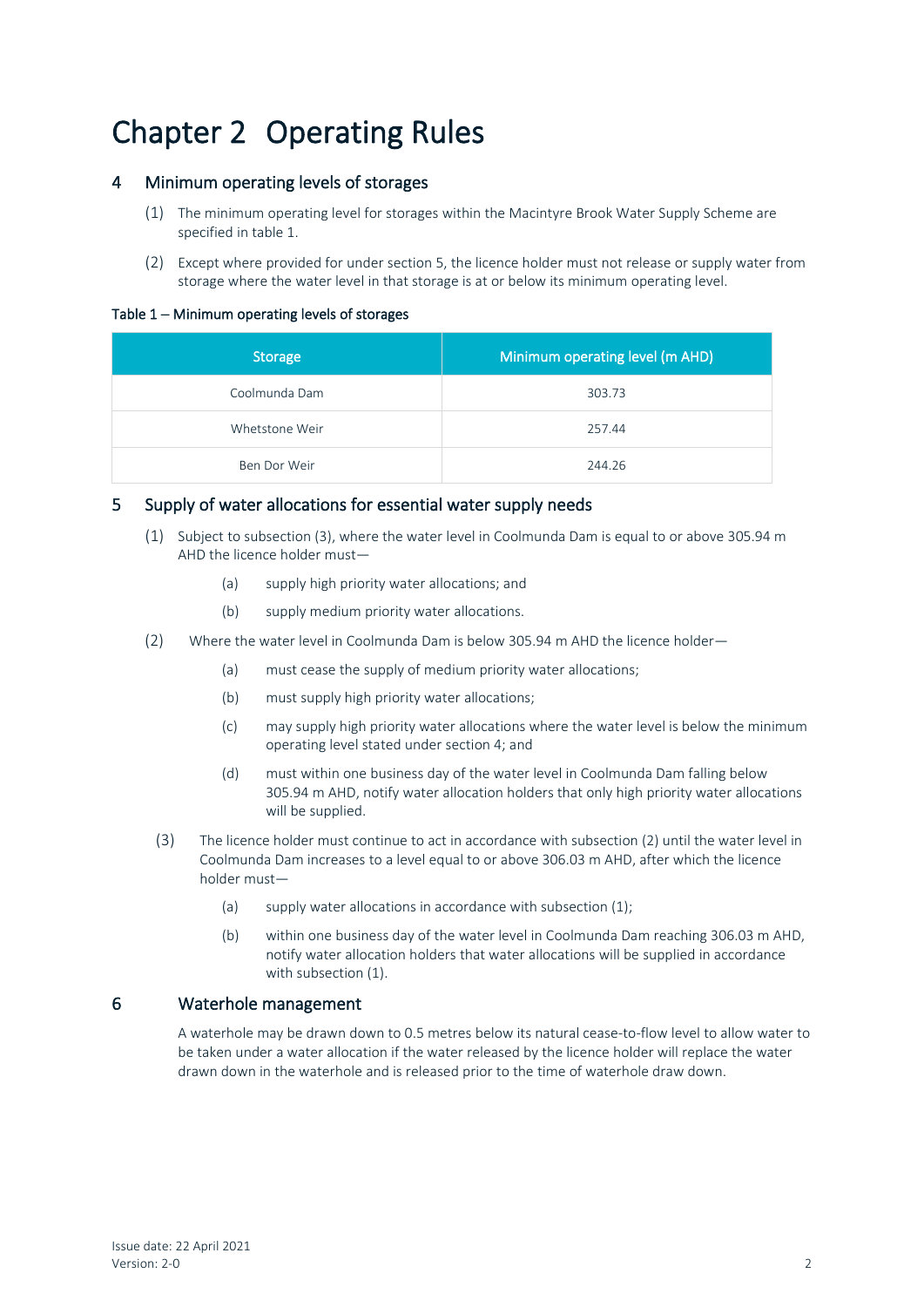### Chapter 3 Water sharing rules

#### 7 Scope of chapter 3

This chapter deals with the water sharing rules under continuous sharing accounting rules for-

- (a) water allocations managed under individual continuous share; and
- (b) water allocations managed under the bulk share.

### Part 1 General water sharing rules

#### 8 Management of water allocations

- (1) A water allocation must be managed as part of the bulk share unless the water allocation holder elects to have their water allocation managed as an individual continuous share.
- (2) Where a water allocation holder has elected to have their water allocation managed as an individual continuous share, the licence holder must manage that water allocation in accordance with part 2.
- (3) Where a water allocation holder has not elected to have their water allocation managed as an individual continuous share, the licence holder must manage that water allocation as part of the bulk share in accordance with part 2 and part 3.

#### 9 Changing to and from management as an individual continuous share

- (1) Where a water allocation holder elects to change the management of a water allocation to management as an individual continuous share, the water allocation holder must notify the licence holder no less than 30 business days before the commencement of the water year.
- (2) Where a water allocation holder elects to change the management of a water allocation to management as part the bulk share, the volume of water held in the continuous share water account for that water allocation must be added to the continuous share water account for all of the water allocations being managed as part of the bulk share.

#### 10 Dealing with inflow

- (1) Subject to subsection (3), where the water level in Coolmunda Dam is equal to or above 305.94 m AHD, the licence holder must deal with inflow as follows—
	- (a) release a volume of the inflow in accordance with section 3 of the resource operations licence;
	- (b) for a water allocation managed as an individual continuous share—share a volume of the inflow in proportion to the continuous share percentage<sup>[1](#page-5-0)</sup>;
	- (c) for the group of water allocations managed as the bulk share—share a volume of the inflow in proportion to the continuous share percentage<sup>[2](#page-5-1)</sup> for the group; and
	- (d) any portion of inflow that is in excess of the continuous share volume for a water allocation, or a group of water allocations, must be shared amongst the remaining allocations and group of allocations in accordance with subsections  $(1)(b)$  and  $(1)(c)$ .
- (2) Where the water level in Coolmunda Dam is below 305.94 m AHD the licence holder must—
	- (a) cease sharing inflow to medium priority water allocations; and

<span id="page-5-0"></span><sup>1</sup> Refer to section 13

<span id="page-5-1"></span><sup>2</sup> Refer to section 13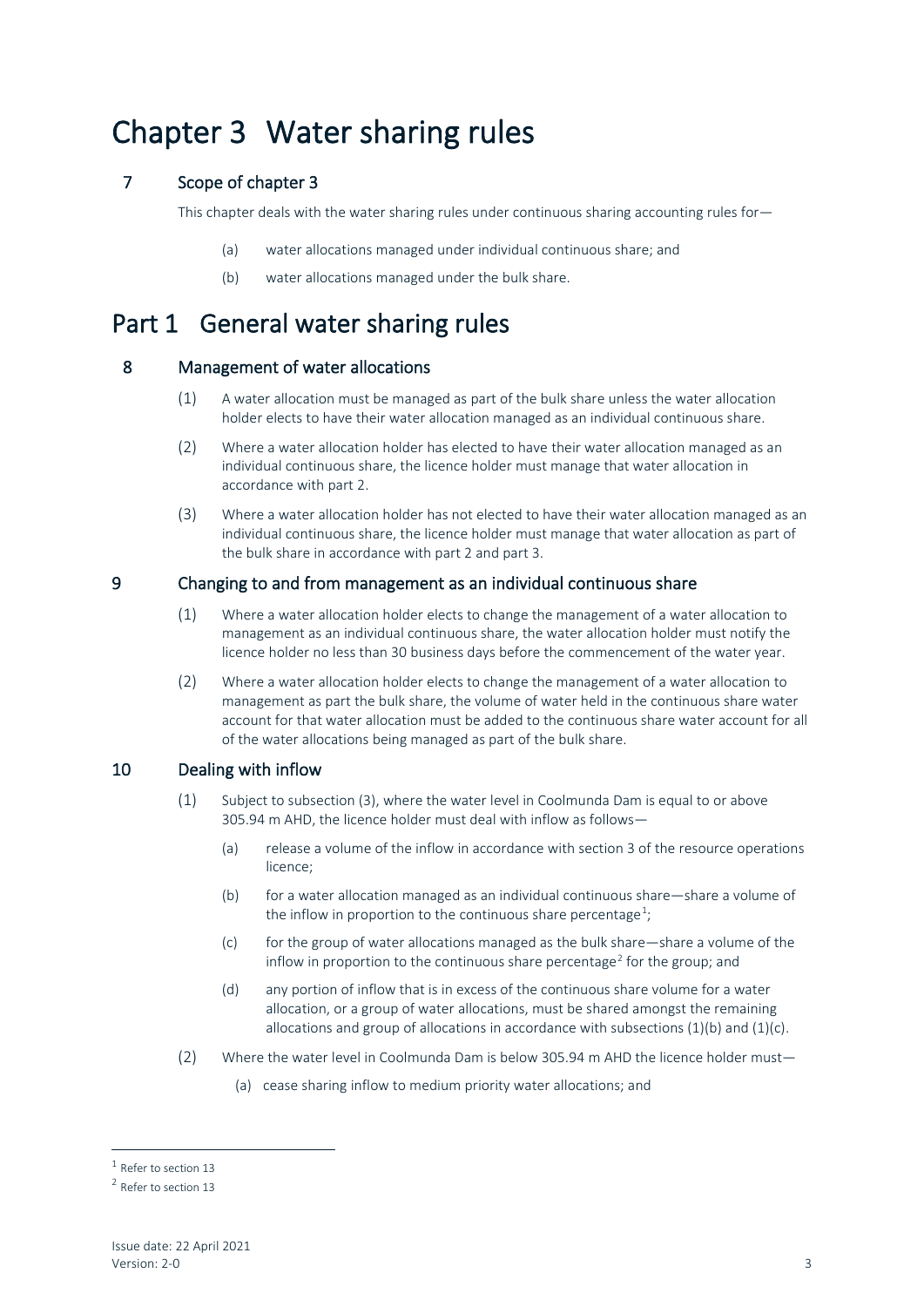- (b) share a volume of the inflow to high priority water allocations in proportion to the continuous share percentage of each high priority water allocation.
- (3) The licence holder must continue to act in accordance with subsection (2) until the water level in Coolmunda Dam increases to a level equal to or above 306.03 m AHD, after which the licence holder must—
	- (a) cease sharing inflow in accordance with subsection (2); and
	- (b) recommence dealing with inflow in accordance with subsection (1).

### Part 2 Continuous sharing rules

#### 11 Application of part 2

This part applies to water allocations managed as individual continuous shares and water allocations managed as part of the bulk share.

#### 12 Continuous share percentage

- (1) The continuous share percentage for a water allocation must be determined using the following formulae—
	- (a) for a high priority water allocation-

$$
\text{CS\%} = 100 \times \frac{\text{NV}}{\text{n}_\text{s}} \times \frac{\text{TCSV}_{\text{HP}}}{\Sigma \text{HP}_{\text{EQ}} \times \text{TCSV}}
$$

(b) for a medium priority water allocation—

$$
\text{CS\%} = 100 \times \frac{\text{NV}}{\text{n}_\text{s}} \times \frac{\text{TCSV}_{\text{MP}}}{\text{ZMP}_{\text{EQ}} \times \text{TCSV}}
$$

(2) The parameters used in the formulae under subsection (1) are defined in table 2.

#### Table 2 – Continuous share percentage parameters

| Parameter                 | <b>Description</b>                                                                                                                                                                                                               |
|---------------------------|----------------------------------------------------------------------------------------------------------------------------------------------------------------------------------------------------------------------------------|
| CS%                       | The continuous share percentage of the water allocation.                                                                                                                                                                         |
| $\eta_s$                  | The relevant storage factor that applies to the zone for the nominal location for the water<br>allocation (refer to table 3).                                                                                                    |
| <b>NV</b>                 | Nominal volume of the water allocation.                                                                                                                                                                                          |
| $\Sigma MP_{FO}$          | The sum of the nominal volume for each medium priority water allocation in the Macintyre<br>Brook Water Supply Scheme, divided by the applicable storage factor for each medium priority<br>water allocation (refer to table 3). |
| $\Sigma$ HP <sub>EQ</sub> | The sum of the nominal volume for each high priority water allocation in the Macintyre Brook<br>Water Supply Scheme, divided by the applicable storage factor for each high priority water<br>allocation (refer to table 3).     |
| <b>TCSV</b>               | The total conceptual storage volume for the Macintyre Brook Water Supply Scheme. This<br>parameter is set as:<br>$TCSV = 69973$ megalitres                                                                                       |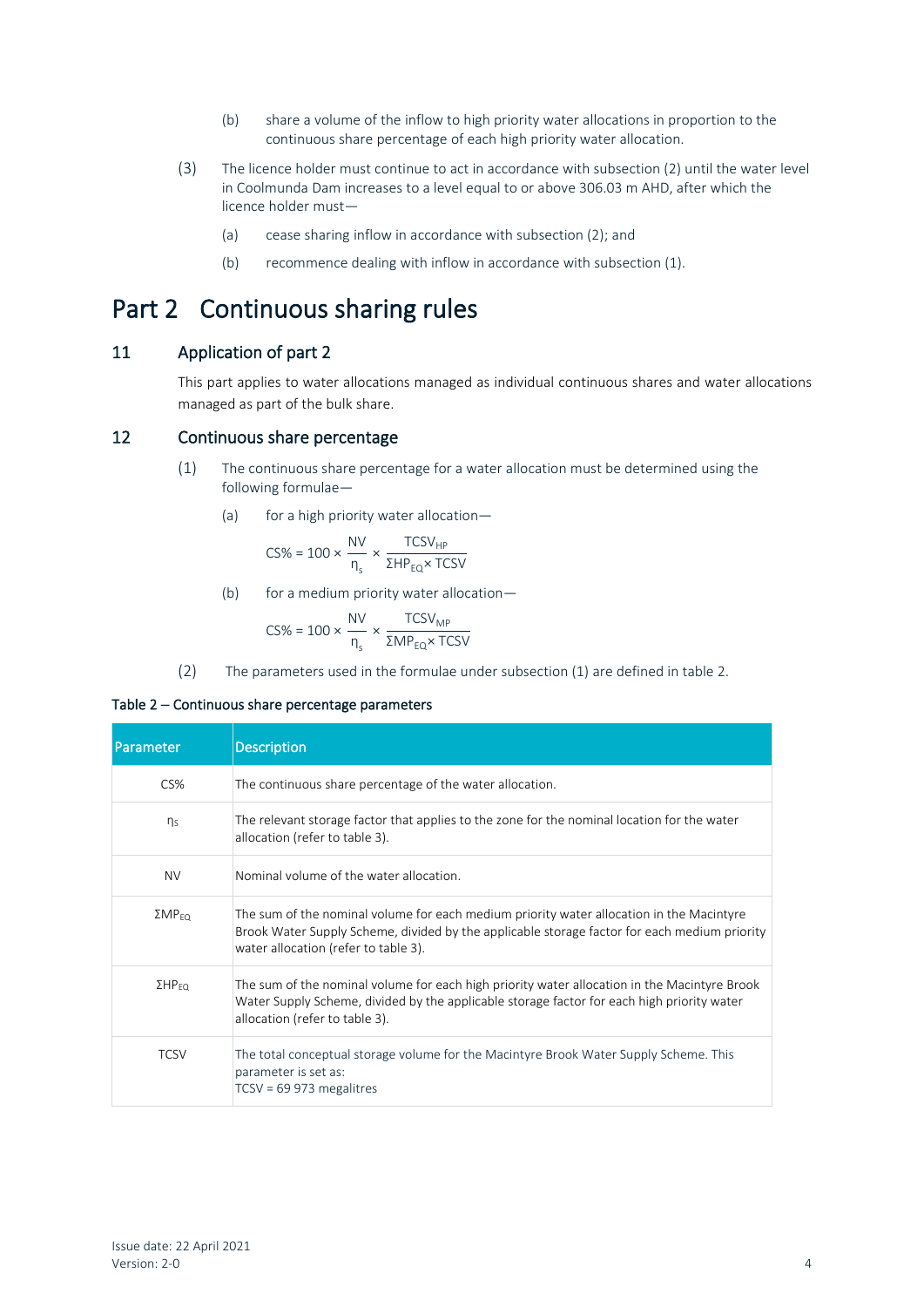| <b>I</b> Parameter       | <b>Description</b>                                                                                                                                                                                                                                                                                                                   |
|--------------------------|--------------------------------------------------------------------------------------------------------------------------------------------------------------------------------------------------------------------------------------------------------------------------------------------------------------------------------------|
| <b>TCSV<sub>HP</sub></b> | A volume that provides for sufficient storage reserve to supply projected high priority water<br>allocation demands and associated evaporation and seepage losses for up to two years. This<br>volume preserves the relative shares between high priority and medium priority water<br>allocations.<br>$TCSV_{HP}$ = 9300 megalitres |
| <b>TCSV<sub>MP</sub></b> | $TCSV_{MP}$ = TCSV – TCSV <sub>HP</sub> = 60 673 megalitres                                                                                                                                                                                                                                                                          |

#### Table 3 – Storage factors

| Location               | Storage factor $(n_s)$ |
|------------------------|------------------------|
| Macintyre Brook Zone A | 1.00                   |
| Macintyre Brook Zone B | 0.85                   |
| Macintyre Brook Zone C | 0.65                   |

#### 13 Continuous share volume

(1) The licence holder must determine the continuous share volume for a water allocation using the following formula—

$$
CSV = \frac{TCSV \times CS\%}{100}
$$

(2) The parameters used in the formula under subsection (1) are defined in table 2.

#### 14 Continuous share water accounts

- (1) The licence holder must establish a continuous share water account for—
	- (a) each water allocation managed as an individual continuous share; and
	- (b) the group of water allocations managed as the bulk share.
- (2) The maximum volume of water that may be held in a continuous share water account is the continuous share volume for that water allocation or group of water allocations.
- (3) The minimum volume of water that may be held in a continuous share water account is zero megalitres.
- (4) The licence holder must estimate the volume of water held in each continuous share water account a minimum of every five business days.
- (5) The volume of water held in each continuous share water account must be determined using the following formula—

Estimated continuous share water account volume

#### Equals

Previous estimated continuous share water account volume

#### Less

Estimated share of storage losses in the period since the last estimate or reconciliation determined under section 15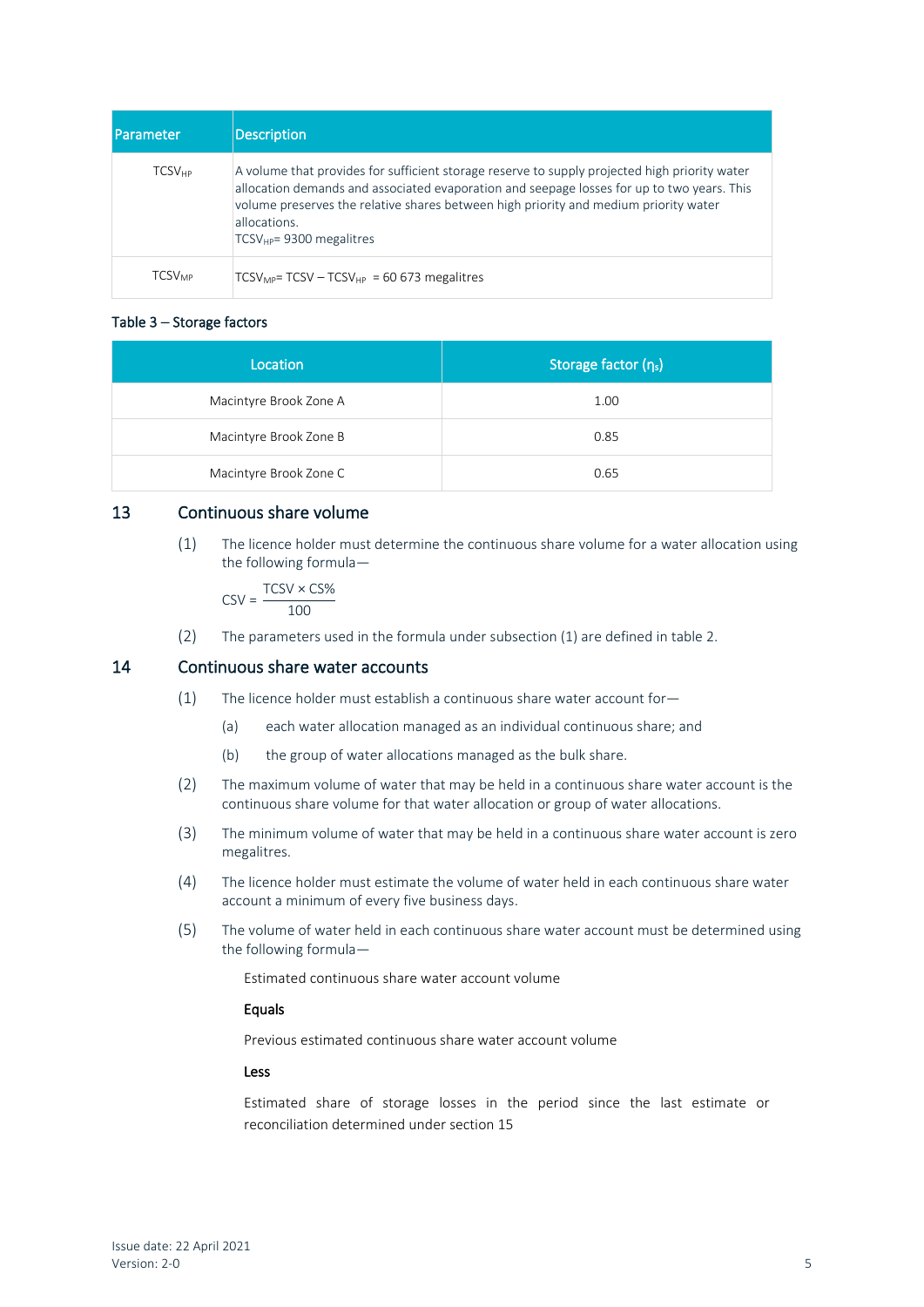#### Less

Water withdrawals from the continuous share water account in the period since the last estimate or reconciliation determined under section 15

#### Plus

Water deposits into the continuous share water account in the period since the last estimate or reconciliation determined under section 15

#### Plus

Estimated share of inflow in the period since the last estimate or reconciliation determined under section 15

(6) The parameters used in the formula under subsection (5) are defined in table 4.

Table 4 – Parameters used to estimate the volume held in a continuous share water account

| Parameter         | <b>Description</b>                                                                                                                                                                                                                                |
|-------------------|---------------------------------------------------------------------------------------------------------------------------------------------------------------------------------------------------------------------------------------------------|
| Storage losses    | Storage losses are estimated by applying the daily values listed in table 5 to the number of days<br>since the last estimate or reconciliation, and assuming no contribution to the storages from<br>rainfall falling directly into the storages. |
| Water withdrawals | Withdrawal of water from a continuous share water account is equal to the sum of-                                                                                                                                                                 |
|                   | (1) the water orders for the period since the last estimate or reconciliation determined using<br>the following formula-                                                                                                                          |
|                   | withdrawal= $\frac{\text{water order}}{\eta_s}$                                                                                                                                                                                                   |
|                   | Where-                                                                                                                                                                                                                                            |
|                   | Water order = the volume of water ordered by a water allocation holder for delivery to the<br>location of take.                                                                                                                                   |
|                   | $\eta_s$ = the storage factor that applies at the location of that take as shown in table 3.                                                                                                                                                      |
|                   | (2) the volumes of water transferred to other continuous share water accounts by seasonal<br>assignment for the period since the last estimation or reconciliation.                                                                               |
|                   | Note - A water order supplied from tributary inflow or from a storage within the scheme is<br>taken to be a withdrawal.                                                                                                                           |
| Water deposits    | A water deposit is the sum of volumes of water transferred from other continuous share water<br>accounts for the period since the last estimation or reconciliation.                                                                              |
| Share of inflow   | Inflows for the period since the last estimate or reconciliation are estimated using the<br>approved methodology for the storage inflow derivation technique and shared in accordance<br>with section 10.                                         |
|                   | Note - Downstream tributary inflows within the scheme that are used to supply orders are<br>treated as an inflow and distributed through the reconciliation process under section 15.                                                             |

#### Table 5 – Scheme storage losses

| <b>Month</b> | Monthly (mm/month) | Daily (mm/day) |
|--------------|--------------------|----------------|
| Jul          | 76                 | 2.45           |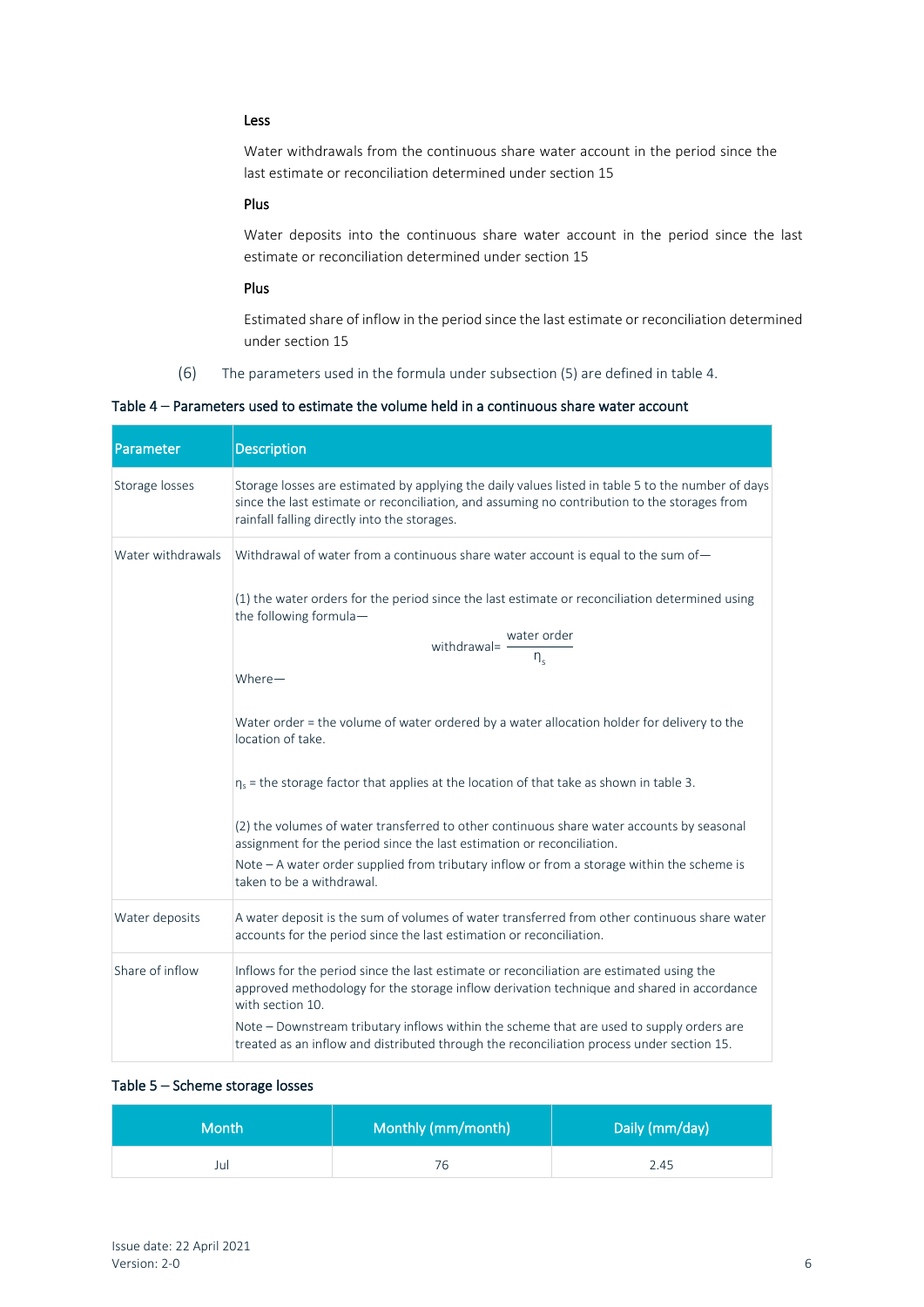| Month | Monthly (mm/month) | Daily (mm/day) |
|-------|--------------------|----------------|
| Aug   | 101                | 3.26           |
| Sep   | 133                | 4.43           |
| Oct   | 177                | 5.71           |
| Nov   | 212                | 7.07           |
| Dec   | 238                | 7.68           |
| Jan   | 243                | 7.84           |
| Feb   | 201                | 7.18           |
| Mar   | 185                | 5.97           |
| Apr   | 133                | 4.43           |
| May   | 92                 | 2.97           |
| Jun   | 72                 | 2.40           |

#### 15 Continuous share water account reconciliation process

- (1) The licence holder must apply a continuous share water account reconciliation process at least once every 30 business days.
- (2) The continuous share water account reconciliation process must calculate the difference between the total volume of water estimated to be available in the conceptual storage and the total volume of water held in all continuous share water accounts using the following formula—

Water volume difference

#### Equals

Total volume of water estimated to be available in the conceptual storage

#### Less

Total volume held in all water accounts managed as individual continuous shares and the bulk share.

- (3) Where the water volume difference is greater than zero, the water available must be shared amongst continuous share water accounts in proportion to the continuous share percentage for a water allocation or group of water allocations.
- (4) Where the water volume difference is less than zero, the shortfall must be applied as a reduction to continuous share water accounts in proportion to the volume of water held in the continuous share water accounts.

### Part 3 Bulk sharing rules

#### 16 Application of part 3

This part applies to water allocations managed as part of the bulk share.

#### 17 Bulk sharing rules

- (1) The licence holder must—
	- (a) determine an announced allocation for each priority group;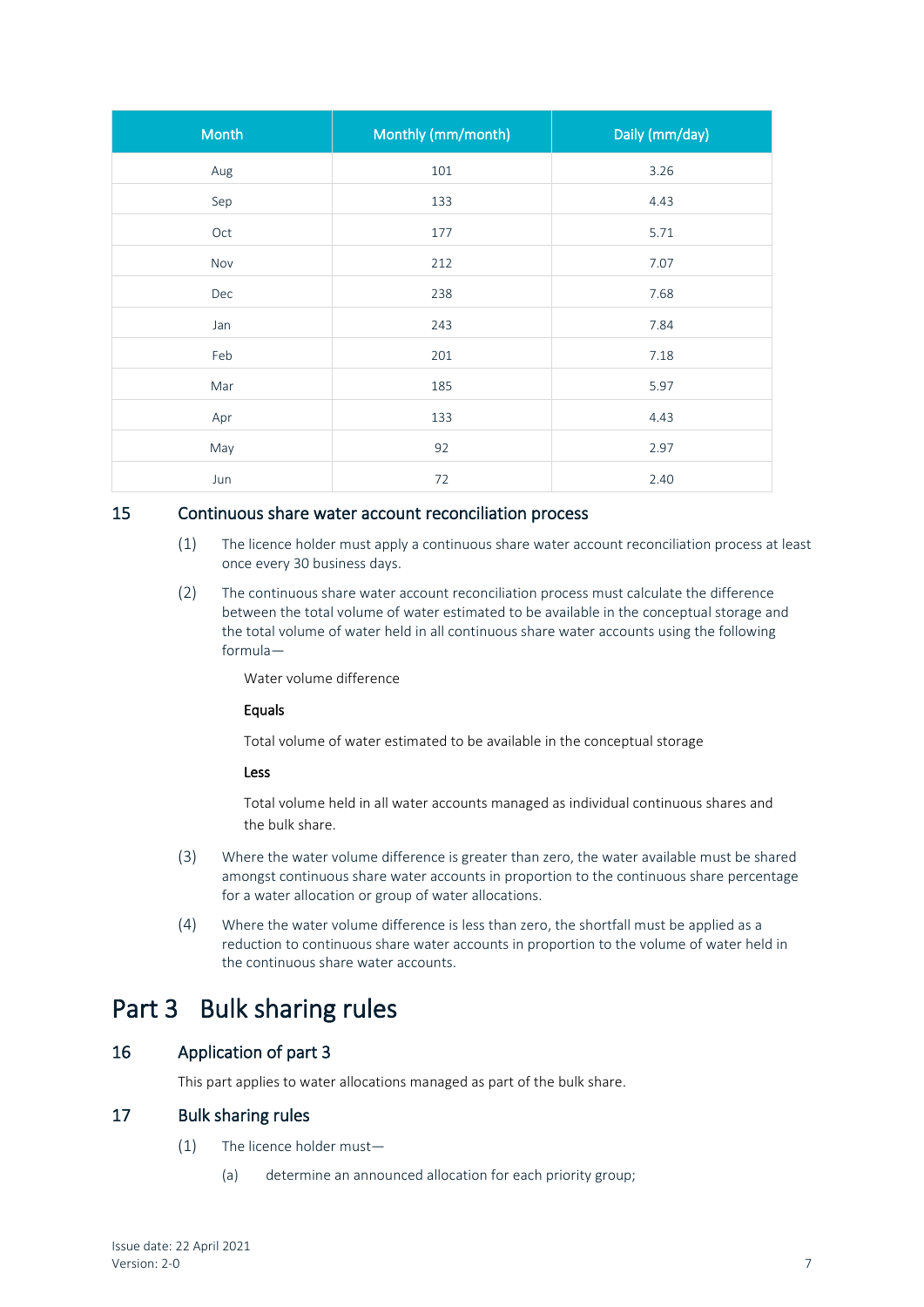- (b) use the water sharing rules in this part to determine announced allocations throughout the water year;
- (c) determine and set the announced allocation effective from the first day of each water year;
- (d) redetermine the announced allocation whenever the continuous share water account reconciliation process under section 15 is applied and reset the announced allocation where the redetermination indicates that the announced allocation would—
	- (i) increase by five or more per cent; or
	- (ii) increase to 100 per cent;
- (e) publish details of the announced allocation and parameters for determining the announced allocation within five business days of setting or resetting an announced allocation; and
- (f) not reduce the announced allocation during a water year where the licence holder is supplying water allocations in accordance with section 5(1).
- (2) The announced allocation must not be greater than 100 per cent.

#### 18 High priority water allocations

- (1) The announced allocation for high priority water allocations must be  $-$ 
	- (a) 100 per cent where the announced allocation for medium priority water is greater than zero per cent; or
	- (b) determined using the following formula where the announced allocation for medium priority water (AA<sub>MP</sub>) is zero per cent-

$$
AA_{HP} = 100 \times \frac{(UV_{BS} - TOA_{BS} + DIV_{BS})}{HPA_{BS}}
$$

(2) The parameters used in the formula under subsection (1) are defined in table 6.

#### 19 Medium priority water allocations

(1) Subject to section 5, the announced allocation for medium priority water allocations must be determined using the following formula—

$$
AA_{MP} = 100 \times \frac{(UV_{BS} - HPA_{BS} - RE_{BS} - TOA_{BS} + DIV_{BS})}{MPA_{BS}}
$$

(2) The parameters used in the formula under subsection (1) are defined in table 6.

#### Table 6 – Announced allocation parameters

| Parameter               | Description                                                                                                                                                                                                     |
|-------------------------|-----------------------------------------------------------------------------------------------------------------------------------------------------------------------------------------------------------------|
| $AA_{HP}$               | Medium priority announced allocation percentage. The percentage of the annual resource cap for<br>a medium priority water allocation managed as part of the bulk share that may be taken for the<br>water year. |
| <b>AA</b> MP            | High priority announced allocation percentage. The percentage of the annual resource cap for a<br>high priority water allocation managed as part of the bulk share that may be taken for the water<br>year.     |
| <b>HPA<sub>RS</sub></b> | High priority water allocations. The total nominal volume of high priority water allocations<br>managed as part of the bulk share.                                                                              |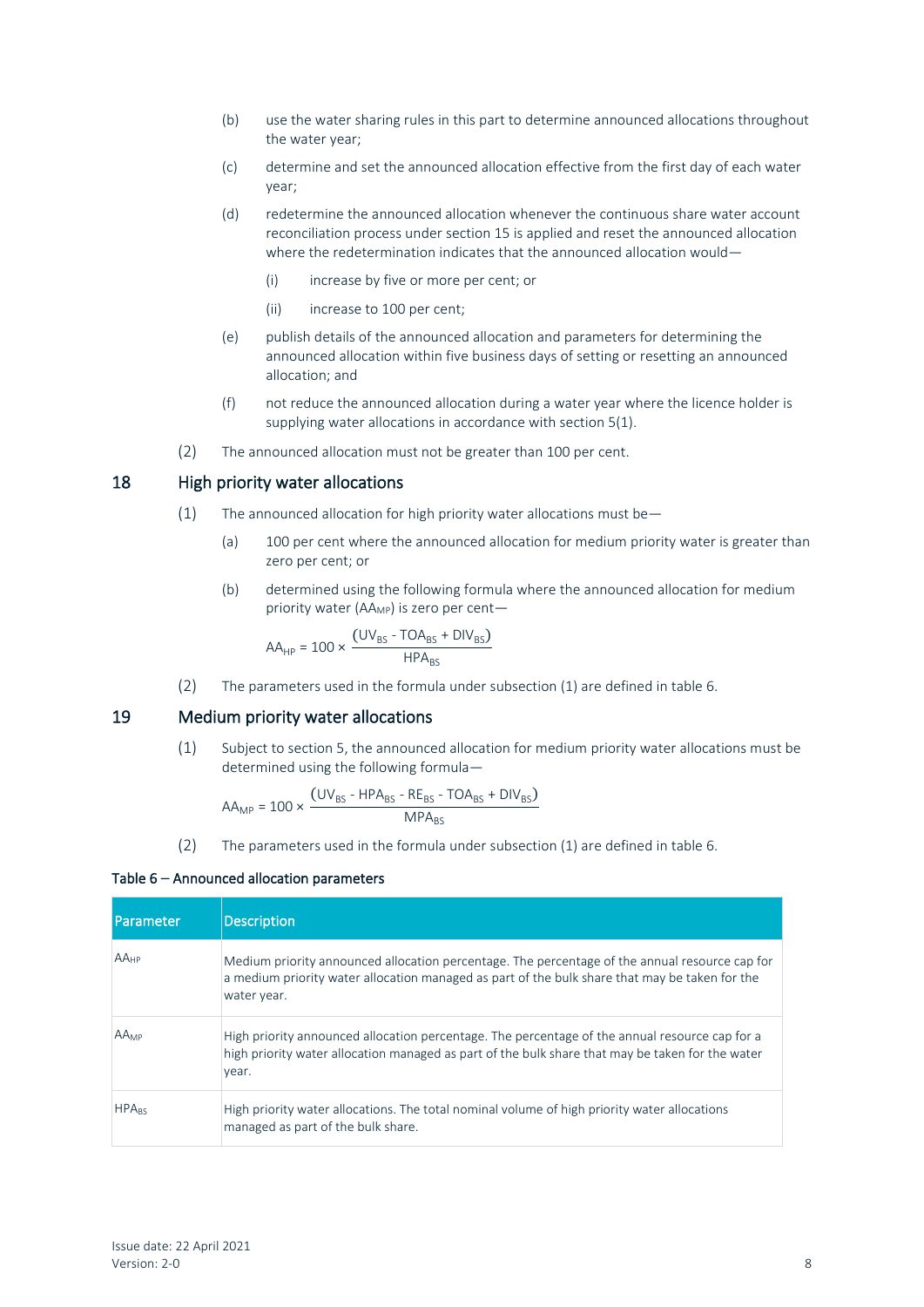| <b>Parameter</b>                                                                                                                                                                                                               | <b>Description</b>                                                                                                                                                                                                                                                                                                                            |
|--------------------------------------------------------------------------------------------------------------------------------------------------------------------------------------------------------------------------------|-----------------------------------------------------------------------------------------------------------------------------------------------------------------------------------------------------------------------------------------------------------------------------------------------------------------------------------------------|
| <b>MPA<sub>BS</sub></b>                                                                                                                                                                                                        | Medium priority water allocations. The total nominal volume of medium priority water allocations<br>managed as part of the bulk share.                                                                                                                                                                                                        |
| The usable volume in the bulk share. The volume of water available for water allocations managed<br><b>UV<sub>RS</sub></b><br>as part of the bulk share minus projected storage losses determined using the following formula- |                                                                                                                                                                                                                                                                                                                                               |
|                                                                                                                                                                                                                                | $UV_{BS} = CV - SL$<br>$Where-$                                                                                                                                                                                                                                                                                                               |
|                                                                                                                                                                                                                                | CV= the current volume in the bulk share water account.                                                                                                                                                                                                                                                                                       |
|                                                                                                                                                                                                                                | SL= the projected storage loss associated with the water allocations being managed as part of the<br>bulk share for the remainder of the water year. Storage losses include evaporation and seepage.<br>The monthly storage loss depths to be applied are given in table 5.                                                                   |
|                                                                                                                                                                                                                                | The storage loss volume is applied as a reduction to the total volume held in all water accounts<br>managed as the bulk share in proportion to the volume of water held in the continuous share                                                                                                                                               |
| <b>RE<sub>BS</sub></b>                                                                                                                                                                                                         | Reserve (high priority). An allowance set aside to provide for the supply of water to high priority<br>water allocations managed as part of the bulk share. The reserve must be equal to a volume based<br>on 12 months' supply from the end of the current water year, including storage losses and a<br>transmission operational allowance. |
| <b>TOARS</b>                                                                                                                                                                                                                   | Transmission operational allowance. An allowance for the river transmission and operational losses<br>expected to occur in supplying water to the end of the water year to water allocations managed as<br>part of the bulk share.                                                                                                            |
|                                                                                                                                                                                                                                | TOABS varies with the amount of water allocation being managed as the bulk share that remains to<br>be delivered to each location.                                                                                                                                                                                                            |
|                                                                                                                                                                                                                                | TOA <sub>BS</sub> is based on application of the storage factors in table 3 for the locations of the water<br>allocations managed as part of the bulk share.                                                                                                                                                                                  |
| <b>DIV<sub>BS</sub></b>                                                                                                                                                                                                        | Diverted volume: The volume of water diverted by high and medium priority water allocations<br>managed as part of the bulk share since the start of the current water year.                                                                                                                                                                   |

#### 20 Maximum volume of water that may be taken

- (1) The maximum volume of water that may be taken in a water year under a water allocation is—
	- (a) for a water allocation managed as an individual continuous share, a volume equal to the annual resource cap for the water allocation; or
	- (b) for a water allocation managed as part of the bulk share, a volume equal to the annual resource cap for the water allocation multiplied by the announced allocation that applies to that water allocation.
- (2) The annual resource cap is determined using the following formula—

 $\textsf{ARC} = \frac{\textsf{NV} \times \textsf{n}_{\textsf{c location}}}{\textsf{N} \times \textsf{n}_{\textsf{c location}}}$  $\overline{\eta_{c \text{ nominal location}}}$ 

(3) The parameters used in the formula under subsection (2) are defined in table 7.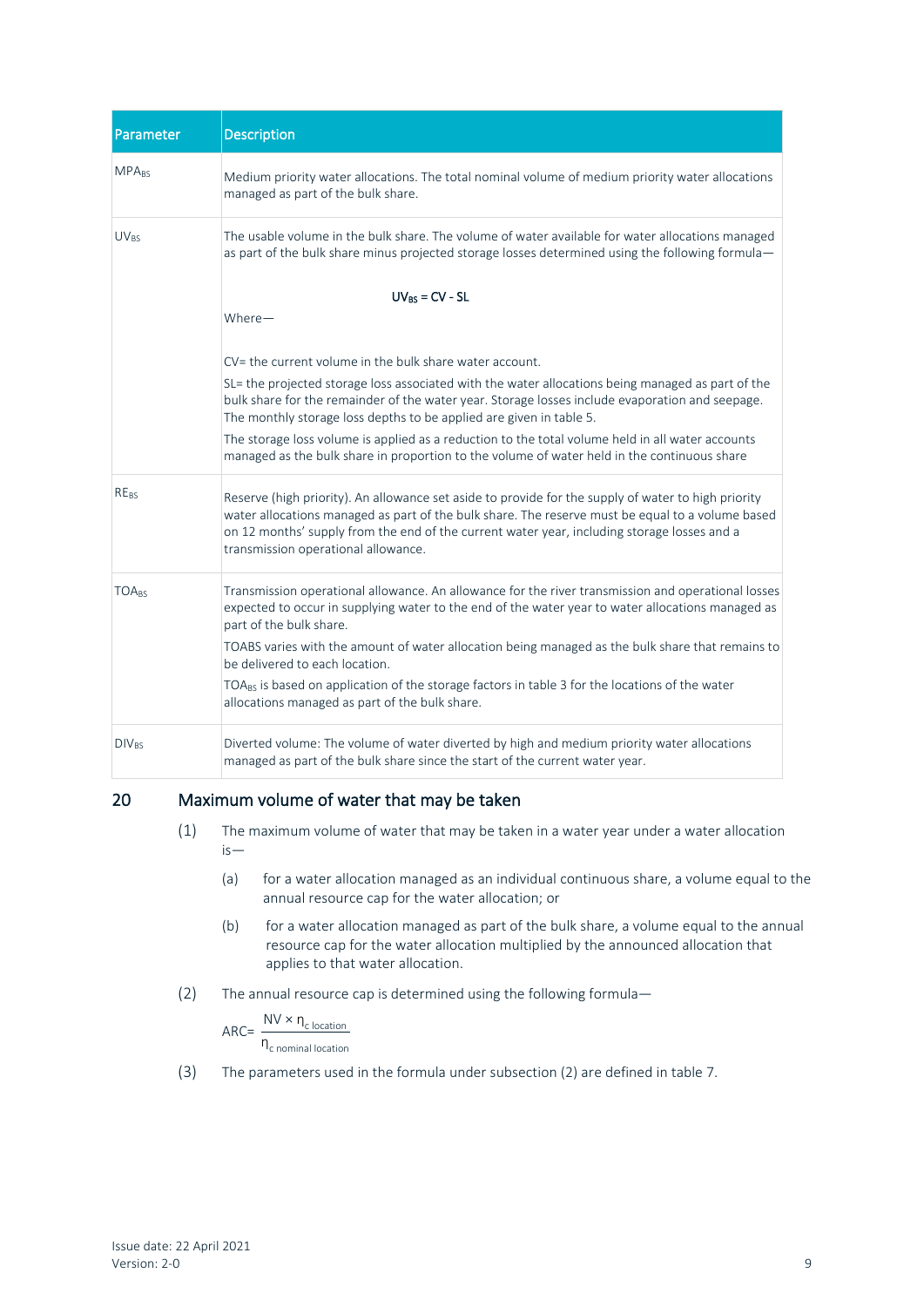#### Table 7 – Annual resource cap parameters

| Parameter               | Description                                                                                                                  |
|-------------------------|------------------------------------------------------------------------------------------------------------------------------|
| n <sub>C</sub> location | The relevant cap adjustment factor that applies to the location of the water<br>allocation as specified in table 8.          |
| nc nominal location     | The relevant cap adjustment factor that applies to the nominal location of the water<br>allocation, as specified in table 8. |
| <b>NV</b>               | Nominal volume associated with the water allocation.                                                                         |

#### Table  $8 - Cap$  adjustment factors (η $_{c}$ )

| Location               | Storage factor (nc) |
|------------------------|---------------------|
| Macintyre Brook Zone A | 1.00                |
| Macintyre Brook Zone B | 0.85                |
| Macintyre Brook Zone C | 0.65                |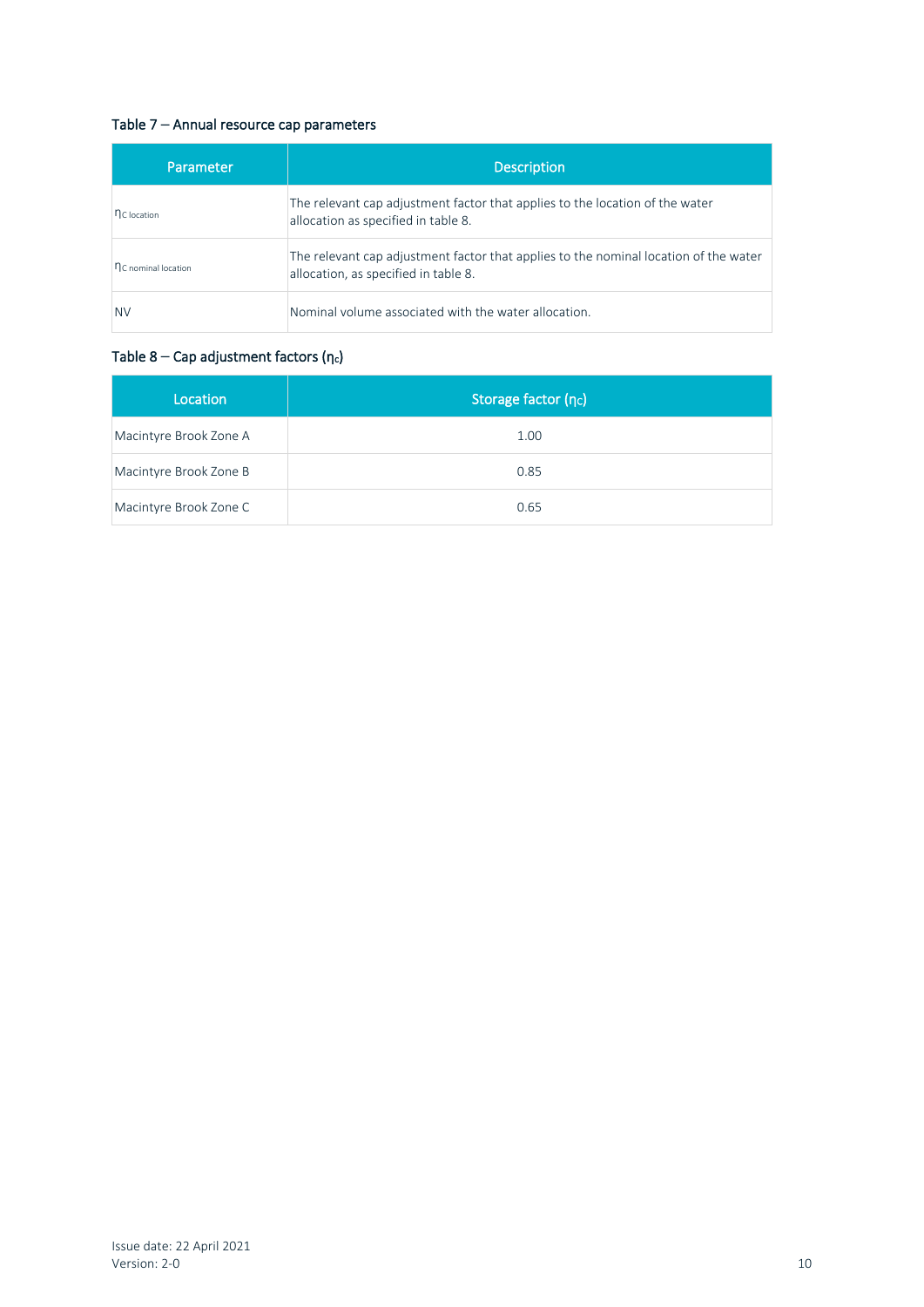### Chapter 4 Seasonal water assignment rules

#### 21 Seasonal water assignment rules

- (1) The licence holder may approve a seasonal assignment of water if the total water use in a water year for each zone does not exceed the maximum allowable use volume for each zone.
- (2) The licence holder may approve a seasonal water assignment from the Macintyre Brook Water Supply Scheme to Border Rivers Zone B where the sum of the—
	- (a) total volume of water delivered to the Border Rivers Water Supply Scheme under seasonal assignment; and
	- (b) total volume of water used in the Macintyre Brook Water Supply Scheme in a water year;

does not exceed the maximum allowable use volume defined for Macintyre Brook Zone C shown in table 10.

- (3) The licence holder must not approve a seasonal water assignment of a water allocation with the purpose 'bulk water supply commitment'.
- (4) When seasonally assigning unused annual resource cap from a water allocation managed as an individual continuous share, the volume that may be seasonally assigned must be determined as follows—

assignable unused annual resource cap=  $\frac{\text{existing unused annual resource cap} \times \eta_{\text{c new location}}}{\text{cation}}$  $\eta_c$  old location

- (5) The parameters used in the formula under subsection (4) are defined in table 9.
- (6) When seasonally assigning from a water allocation managed as part of the bulk share, the volume of water available in the continuous share water account at the new location must be determined by the following formula—

volume available to assign= volume being assigned  $\times$  n<sub>c new location</sub>  $n_{c \text{ old location}}$ 

(7) The parameters used in the formula under subsection (6) are defined in table 9.

#### Table 9 – Seasonal assignment parameters

| <b>I</b> Parameter           | Description                                                                                                                                                                                       |
|------------------------------|---------------------------------------------------------------------------------------------------------------------------------------------------------------------------------------------------|
| n <sub>C</sub> new location  | The relevant cap adjustment factor, as defined in table 8, which applies to the<br>location of the water allocation to which the unused annual resource cap is being<br>assigned.                 |
| nc old location              | The relevant cap adjustment factor, as defined in table 8, which applies to the<br>location of the water allocation from which the unused annual resource cap is being<br>assigned.               |
| existing annual resource cap | The annual resource cap as determined under section 20 minus the volume of water<br>taken at the location of the water allocation from which the unused annual resource<br>cap is being assigned. |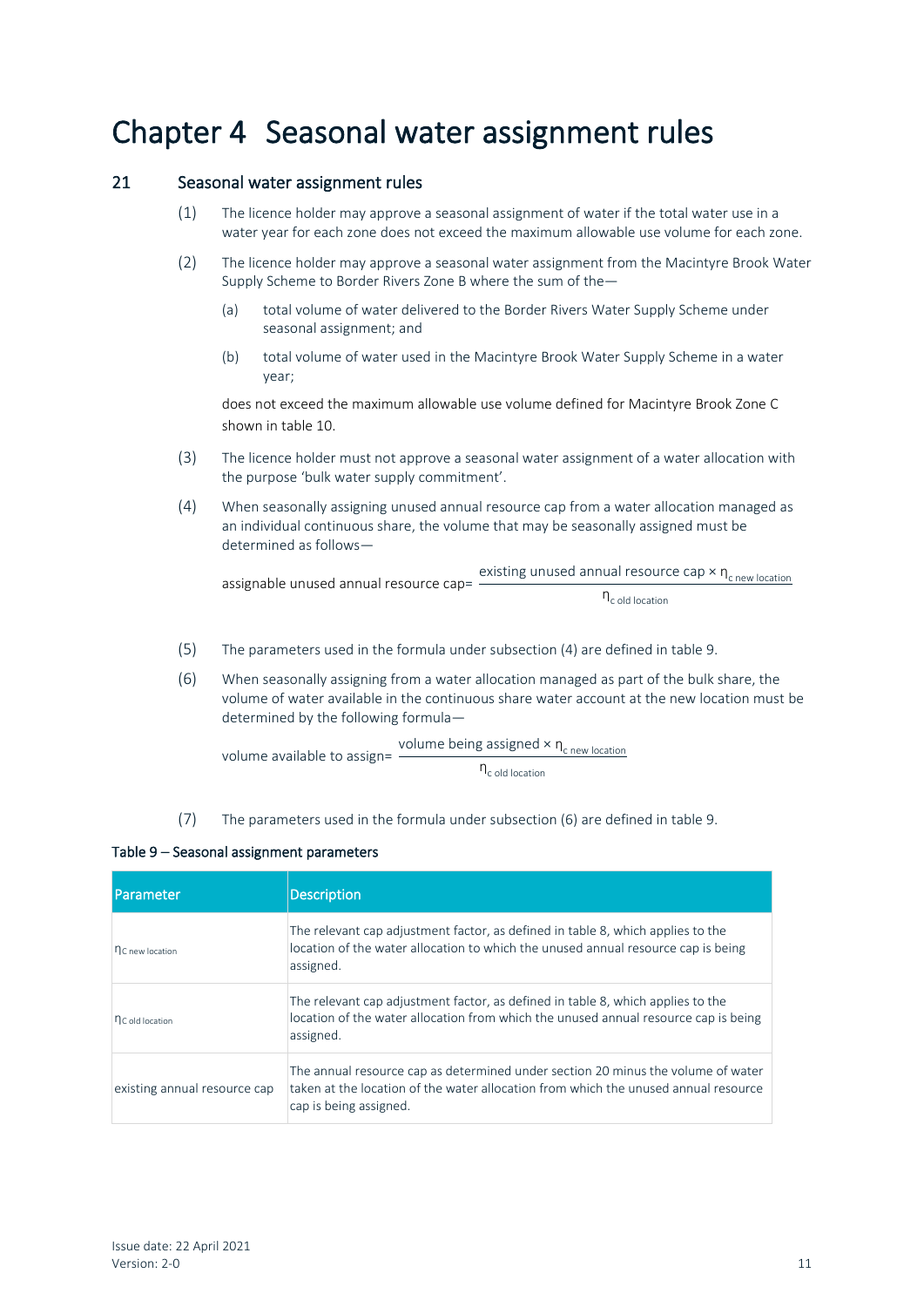#### 22 Maximum water use

For this chapter—

- (a) the maximum volume of water that may be used in a zone in a water year for the Macintyre Brook Water Supply Scheme is the maximum allowable use volume shown in table 10 for each zone;
- (b) total water use in a zone is the total volume of water used under water allocations of all priority groups managed by the licence holder for the zone.

#### Table 10 – Maximum allowable use volumes for the Macintyre Brook Water Supply Scheme Zones

| Parameter                             | <b>Macintyre Brook</b> | <b>Macintyre Brook</b> | <b>Macintyre Brook</b> |
|---------------------------------------|------------------------|------------------------|------------------------|
|                                       | Zone A                 | Zone B                 | Zone C                 |
| Maximum allowable use<br>(megalitres) | 23 146                 | 19674                  | 21 945                 |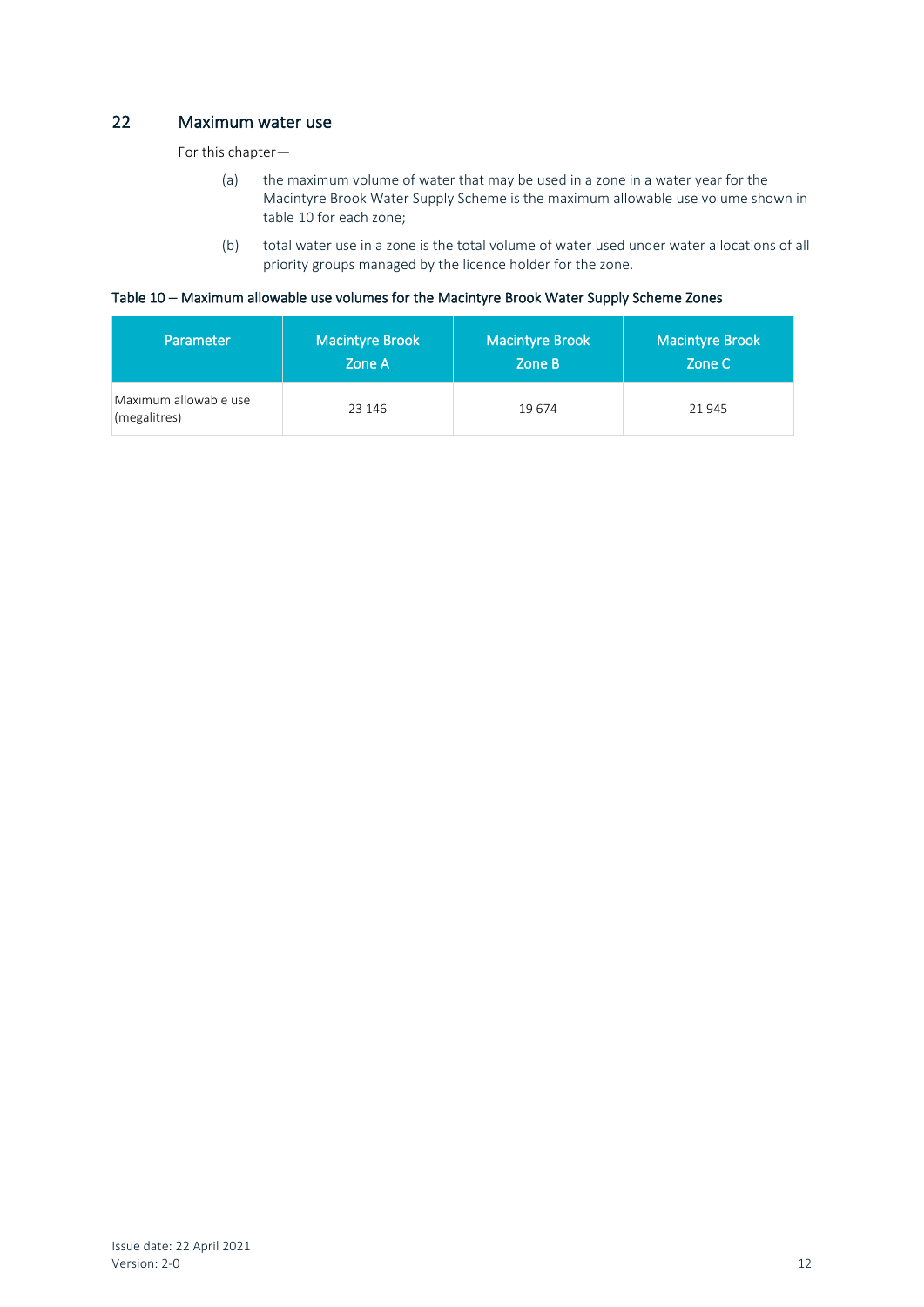### Attachment 1 Dictionary

| <b>Term</b>                           | <b>Definition</b>                                                                                                                                                                                                                                                                                  |
|---------------------------------------|----------------------------------------------------------------------------------------------------------------------------------------------------------------------------------------------------------------------------------------------------------------------------------------------------|
| <b>AHD</b>                            | Australian Height Datum, which references a level or height to a standard base<br>level.                                                                                                                                                                                                           |
| <b>AMTD</b>                           | Adopted Middle Thread Distance, is the distance in kilometres, measured along<br>the middle of a watercourse, from a specific point in the watercourse to the<br>watercourse's mouth, the watercourse's junction with the main watercourse or<br>the border between the State and New South Wales. |
| Announced allocation                  | For a water allocation managed under a resource operations licence, means a<br>number, expressed as a percentage, which is used to determine the maximum<br>volume of water that may be taken in a water year under the authority of a<br>water allocation.                                        |
| Cease to flow level                   | For a waterhole, the level at which water stops flowing from a waterhole over<br>its downstream control.                                                                                                                                                                                           |
| Full supply level                     | The specified maximum volume of water within the ponded area of a dam, weir<br>or barrage, which corresponds to the full supply level                                                                                                                                                              |
| Megalitre (ML)                        | One million litres.                                                                                                                                                                                                                                                                                |
| Minimum operating volume              | For a dam or weir, the specified minimum volume of water within the ponded<br>area of the storage that cannot be released or used from the storage under<br>normal operating conditions.                                                                                                           |
| Outlet                                | Means an arrangement on a dam or weir that allows stored water to be<br>released downstream.                                                                                                                                                                                                       |
| Ponded area                           | Area of inundation at full supply level of a storage.                                                                                                                                                                                                                                              |
| Priority group                        | A grouping of water allocations for taking supplemented water from a water<br>supply scheme with the same Water Allocation Security Objective (WASO).                                                                                                                                              |
| Release                               | Water from a dam or weir that passes downstream from the dam or weir<br>through the dam or weir outlet works.                                                                                                                                                                                      |
| Resource operations licence           | A licence granted under the Water Act 2000 to make provision for how<br>infrastructure and water are managed under an approved resource operations<br>licence.                                                                                                                                     |
| Resource operations licence<br>holder | The holder of the resource operations licence for the Macintyre Brook Water<br>Supply Scheme.                                                                                                                                                                                                      |
| Supplemented water                    | Water supplied under an interim resource operations licence, resource<br>operations licence or other authority to operate water infrastructure.                                                                                                                                                    |